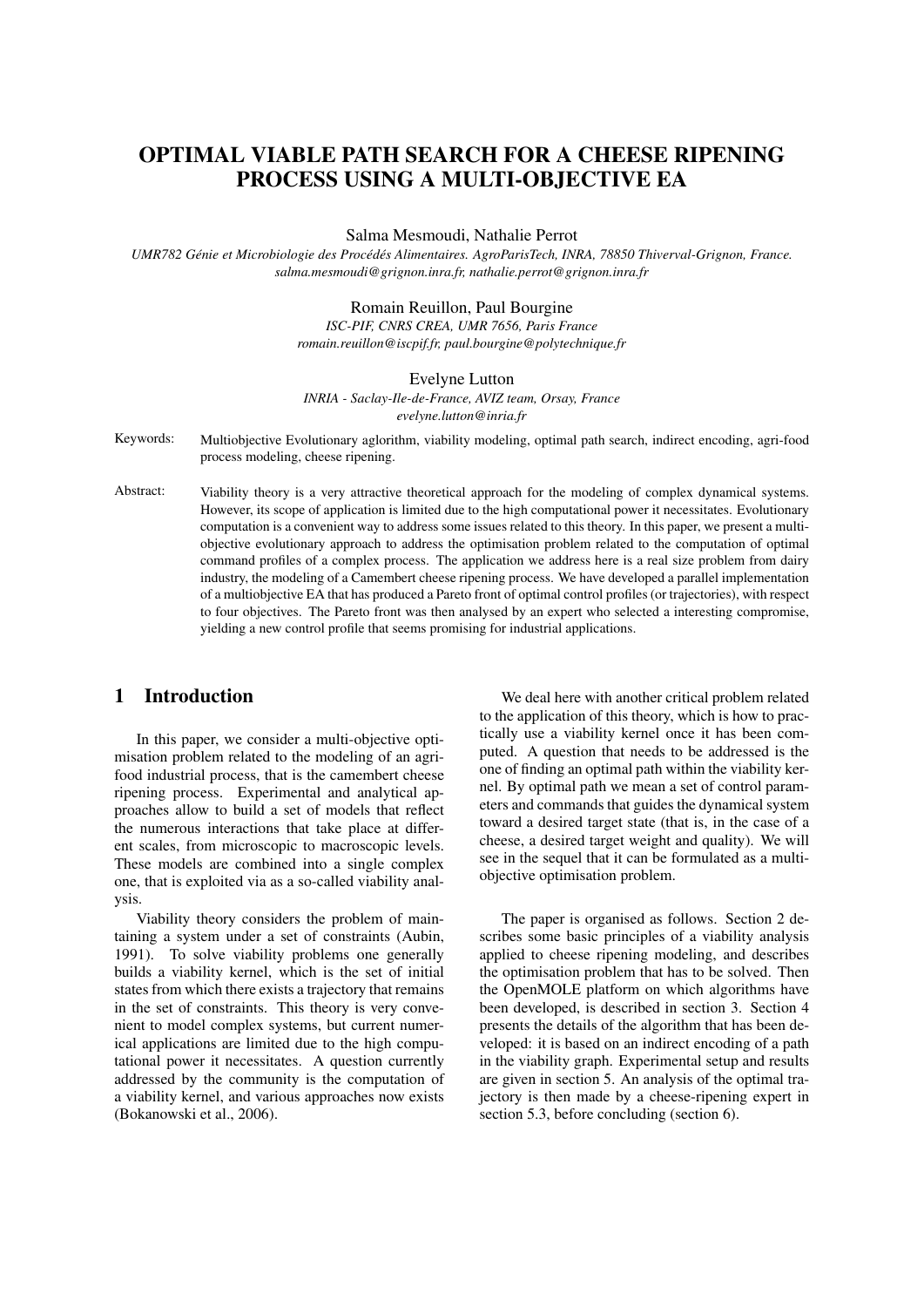## 2 Viability analysis of an industrial cheese ripening process

Industrial cheesemaking of camembert is based on the use of pasteurized milk, and on a ripening process conducted in controlled chambers, in order to obtain a product at a given (savety and quality) target.

A camembert type cheese is made by inoculating milk with lactic acid bacteria (Flora Danica lyophilisate, CHN11, Chr Hansen, Arpajon, France), and other specific microorganisms like Kluyveromyces marxianus (GMPA collection, 448), Geotrichum candidum (Degussa,D), Penicillium camemberti (Degussa,R), and Brevibacterium aurantiacum (ATCC9175) as ripening flora. After coagulation and cutting, it is then shaped in moulds. After drained (around 24h), fresh cheese is obtained and transfered in the ripening chamber. At this stage, each cheese weights around 300*g*. The cheeses are then left for ripening for at least 3 weeks, in order to obtain to obtain (1) a limited mass loss and at the same time (2) a given quality of coat of the rind and a creamy texture, due to an optimum microorganisms behavior.

For modeling purpose, we consider here a critical phenomenon for industrials which is the cheese mass loss during the ripening process. It is linked in a complex way to evaporation and to carbon consumption due respiration of micro-organisms in the ripening chamber (Helias et al., 2007), for instance:

- Low relative humidity and high temperature on the cheese surface increases evaporation.
- Cheese surface temperature decreases when evaporation occurs.
- Respiration increases the cheese surface temperature as heat is produced during the substrate degradation.

The *state variables* that have then been chosen to build the viability kernel are:

- the cheese mass, with a range from 250g to 310g with steps of 1g,
- the cheese temperature from  $8°$  C to  $16°$  C (step  $1^{\circ}$  C)
- the respiration rate of micro-organisms from 0 to 50 *g*/*m* <sup>2</sup>/*day* (step 1*g*/*m* <sup>2</sup>/*day*).

Additionnally, the *control variables* are

- the ripening room temperature (from 8° C to 16° C, step  $1°$  C),
- the relative humidity (from  $84\%$  to  $98\%$ , step  $2\%$ ).

The viability kernel is defined by the following constraints:

- The ripened cheese should have at the end of the process a mass between 250−270g, a temperature between  $8^\circ - 10^\circ$  C and a respiration between 23 and 50*g*/*m* <sup>2</sup>/*day*.
- The  $(CO_2, O_2)$  gas rate evolution should follow a specified profile along the process, in order to fully exploit the micro-organisms capabilities. This constraint is set by experts. The respiration rate should begin at level 0 on day 1 (microbial growth latency), reaches a maximum between day 3 and day 8 and decreases slowly during the last days of ripening (see (Sicard et al., 2009) for more details).

On the basis of this model, a viability kernel has been calculated (Sicard et al., 2009). Coupled to this calculus, a geometric analysis of the shape of the viability kernel, and of all the viable paths to the target (also named the viability tube), provides useful informations about the robustness and uncertainties of the system. This analysis is based on the computation of the boundaries of the viability tube, and for each point of the tube, on its distance to the nearest boudary. Optimal algorithms for the Euclidean distance transform (EDT) in arbitrary dimension have been developed for morphological mathematics and image analysis purpose. (Mesmoudi et al., 2009) adapted one of these algorithms (Coeurjolly and Montanvert, 2007) for the analysis of viability tube data.

The aim is to find an optimal strategy, i.e. an optimal and real path, among each possible viable path to the target. However each trajectory in the viability tube can be evaluated according to four goals : loss mass minimisation, number of control changes, trajectory robustness and optimal breath evaluated by the time to reach the maximal respiration rate. Convenient algorithms for that purpose are thus multiobjective optimisation ones.

Multi-objective optimisation problems are often NP-hard, complex and CPU time consuming. Exact methods can be used to find the exact Pareto front (or a subset of the front), but usually it is impossible to compute exact solutions for large problems, as they are time and memory consuming. For instance, for the cheese ripening case, there exists  $10^{24}$  possible trajectories in the viability kernel we defined.

We rely in this work on the use of multi-objective Evolutionary Algorithm (EA) to approximate Pareto fronts within a reasonable computation time. Additionnally, as the cheese mass loss modeling is actually a large sized problem, the algorithms have been implemented on a parallel and distributed computation grid.

Our problem corresponds to a search for an optimal path in a graph, where each node represents the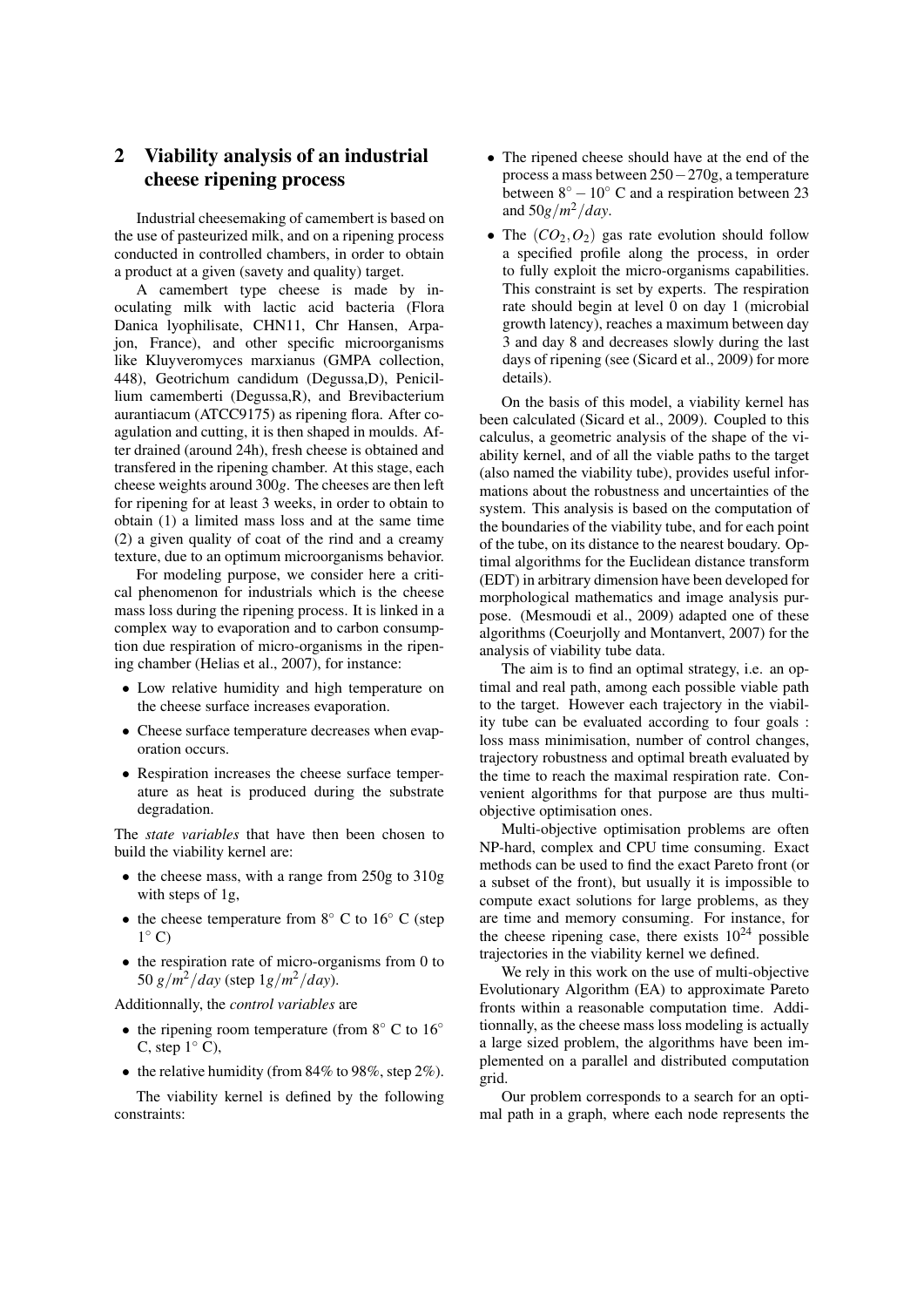

Figure 1: The viability graph calculated for 12 days of ripening. The time, respiration rate and cheese weigth viable value for each days are represented.

state of the cheese (mass and breath) and each edge represents a control (relative humidity and chamber temperature). The graph is organised as a succession of slices, each representing a day, it is therefore not complete.

#### 3 Parallel Implementation

In this paper, we deal with a grid of computers (multicomputers architecture), a multiple-population (or multiple-deme) structure is more convenient. These algorithms maintain several subpopulations that occasionally exchange individuals (during a migration step). Additionnally, we choose to use the multiobjective approach proposed by (Horn et al., 1994) and (Deb et al., 2000): Nondominated Sorting Genetic Algorithm (NSGA) and NSGAII.

Our implementation is based on the OpenMOLE platform of "workflow" (Reuillon et al., 2010). The development of OpenMOLE was organized under the form of a community of free software programs that is today very active. OpenMOLE is a framework providing distributed computing facilities. It takes advantage of generic interface of JSAGA (http://grid.in2p3.fr/jsaga/) and provides on top of that. OpenMOLE has been designed to work out of the box on the user desktop with the idea of completely hiding the fact that computation may be carried out on distributed environments.

### 4 Algorithm

The NSGA-II algorithm is based on a ranking that shares the population into several classes at each generation (see (Deb et al., 2000) for more details).

#### 4.1 Search space, solutions encoding

The Camembert ripening process can be described via a graph, where each node is a viable state, i.e. a point in a space of dimension 3: mass(M) (in *g*), breathing (R) (in  $g/m^2/day$ ) and time (i) (in days of ripening). This graph is oriented with respect to time. It is incomplete since every state cannot be connected to all others states. Usually, for every viable state there exists *k* outgoing edges, or controls, such as  $1 \leq k \leq 74$ . Every viable state  $E_{M_i,R_i,i}$  such as  $2 \le i \le N$  is at least connected by two oriented edges:

$$
E_{M_{i-1},R_{i-1},i-1} \to E_{M_i,R_i,i} \to E_{M_{i+1},R_{i+1},i+1}
$$

to each edge  $(\rightarrow)$  corresponds a control pair  $C_{i_k}$ : that represents the relative humidity and the ripening room temperature to be applied to obtain the connected node (objective state), for instance  $E_{M_{i+1},R_{i+1},i+1}$  from  $E_{M_i, R_i, i}$ .

A first question to address now is how to encode a viable path in a genome and respect the various validity constraints. A *direct encoding* is for instance an ordered list of states, that represent the successive states of a camembert during its ripening. Each state change, that corresponds to an edge of the viability graph, is characterised by its controls  $C_{i_k}$ . This representation has however an important drawback, as it becomes difficult to maintain a set of valid solutions after the application of genetic operators.

We thus preferred an *indirect encoding*, i.e. to encode the way a graph is built instead of encoding the graph itself. Any viable path can be specifyed, by its initial state and by a set of successive controls. But, as the the number of outgoing controls/edges may be different for each state, it has been necessary to built an ad-hoc addressing that is valid whatever the state.

Let  $C_i = C_{i_1}, C_{i_2}, \ldots, C_{i_k}$  be the set of possible outgoing control pairs for the state  $E_{M_i,R_i,i}$  (*k* is variable and depends on the current state). To specify a given edge it is thus enough to provide an index that identify the edge in the set  $C_i$ .

A robust way to do this, while ensuring a valid edge is uniquely identified at each state, is to use an edge addressing based on real numbers, as follows. Let  $S = \{p(C_1), p(C_2), ..., p(C_N)\}\)$  be a set of reals of  $[0,1]$  where each  $p(C_i)$  represents a proportion, or percentage that is interpreted with respect to the number of outgoing edges of the state *E<sup>i</sup>* . For instance, if in a state  $E_i$  has 10 outgoing edges, then if  $p(C_i)$  belongs to  $[0, \frac{1}{10}]$  it represents the first edge, the second one if it belongs to  $\left[\frac{1}{10}, \frac{2}{10}\right]$ , so on until  $\left[\frac{n-1}{10}, \frac{n}{10}\right]$  for the last edge. The edges are ordered using the values of the associated control pair (humidity and temperature).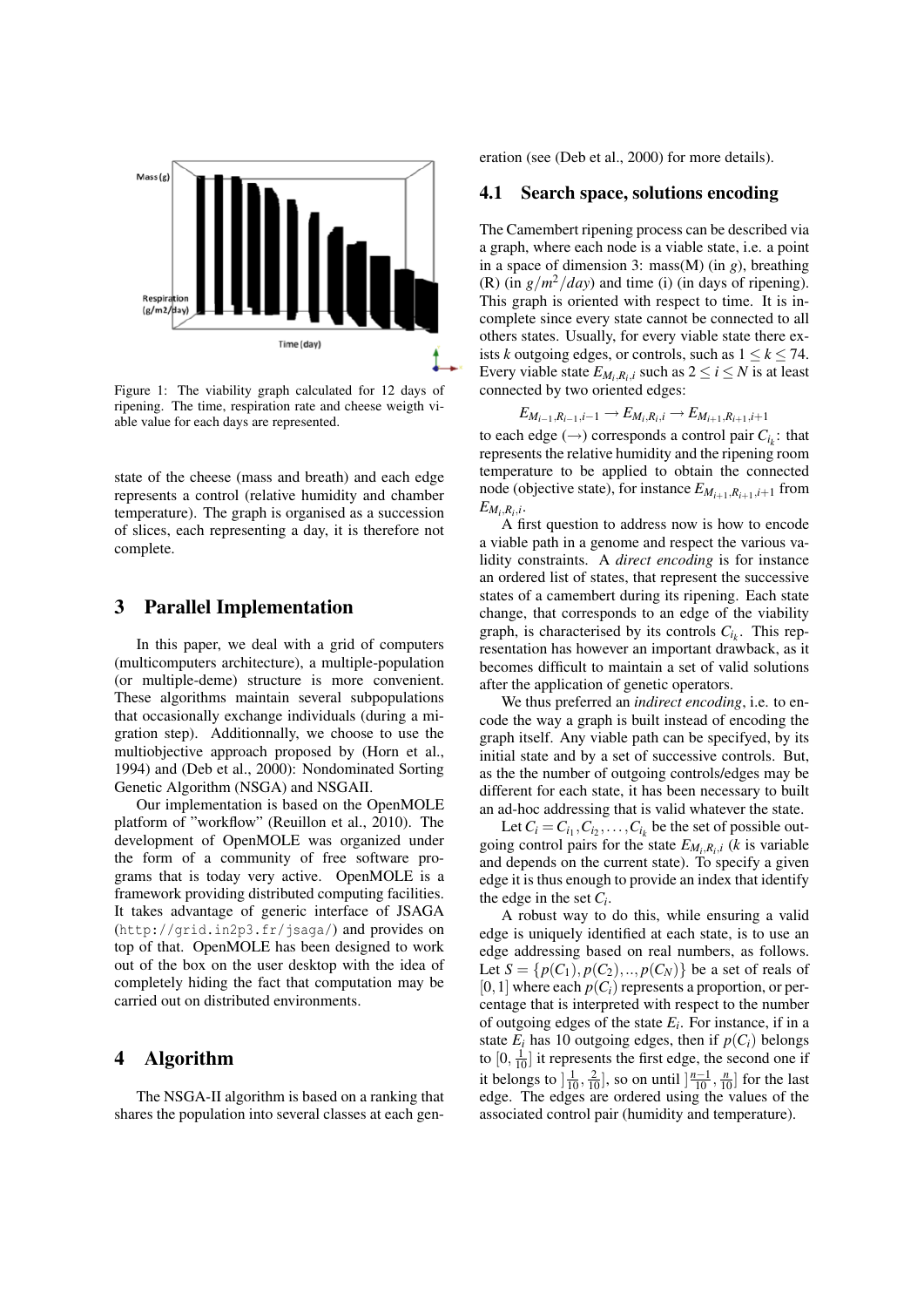#### 4.2 Fitness functions, pareto optimality

An optimal ripening path can be defined with respect to four objectives:

- 1. mass loss, to be minimised
- 2. number of control changes, to be minimised,
- 3. trajectory robustness, to be maximised,
- 4. number of days to get the maximum of respiration, to be minimized.

This problem is a typical multiobjective optimisation, usually defined as follows.

 $\lim_{x \to a} f(x) = f(x) = f(x) + f_2(x), \dots, f_m(x) \in \mathbb{R}^m$ with  $x = (x_1, x_2, ..., x_n) \in X$ , an  $n$  – dimensional vector, and  $\overline{X}$  the search space.  $f_i$  are partial evaluations of the solution, usually corresponding to contradic-

tory aims. The optimal solutions correspond thus to a set of compromise between the *m* various partial evaluations. In other words, the Pareto optimal set  $X^*$ is made of all *non-dominated* points, i.e. points for which it is impossible to improve any objective without simultaneously worsening another:

$$
X^* = \{x^* \in X | \ \nexists x \in X, f(x) \le f(x^*)\},
$$

where  $f(x) \le f(y) \iff \forall i \in 1..m, f_i(x) \le f_i(y)$ and  $∃ j ∈ 1..m, f<sub>i</sub>(x) < f<sub>i</sub>(y)$ 

## 4.3 Genetic engine

- Selection and elitism: Among the various selection operators that have been proposed in the literature (see for instance (Goldberg, 1989)), we choose to use a tournament selection, due to its parsimonious mechanism that only considers a small random subsample of the population. Additionnally, comparisons are based on both domination and crowding criteria (Tsai et al., 2002).
- Crossover: In the case of a direct coding, i.e. when the path is encoded as a set of successive states, it becomes necessary to repair invalid genomes after crossover. There exists various solutions in the literature to cope with orderbased encodings, like cycle crossover (Oliver et al., 1987), partially matched crossover (Goldberg, 1989) and order crossover (Goldberg, 1989), (Davis, 1985).

However, the indirect encoding we propose in section 4.1 allows to directly use simple crossovers such as the uniform crossover (UX) (Syswerda, 1989) and arithmetic crossover (AX) (Eiben and Smith, 2003).

• Mutation: In this work we used a basic random mutation.

#### 5 Results

#### 5.1 Parameters setting

The parameter values were set heuristically. Additionally, as the computational load is high (around 8 hours using a computionnal grid) we did not perform a comprehensive study on the influence of different parameter settings, and it is possible that a careful fine-tuning of some values could bring slight improvements to the achieved results. For all experiments, the parameter setting is given in table 1.

#### 5.2 Numerical results

The Pareto front that has been estimated is made of 142937 trajectories, however, with respect to the objectives, they correspond to only 329 combinations (see figure 2). A principal component analysis (PCA) was performed on the Pareto front obtained using our implementation. The PCA was based on the following variables: mass loss minimisation, number of control changes, trajectory robustness and optimal breath evaluated by the time to reach the maximal respiration rate. The first two eigenvectors represent 45.35% and 28% of the total variance, respectively. The variable projection and the distribution of the Pareto front solutions are represented in Figure 2. we can notice that the objective space is diversified: several solutions are associated to each objectif.



Figure 2: Projection of Pareto front solutions using a principal component analysis (PCA).

#### 5.3 Analysis

This Pareto front has been analysed by a cheese ripening expert, who selected an efficient optimised trajec-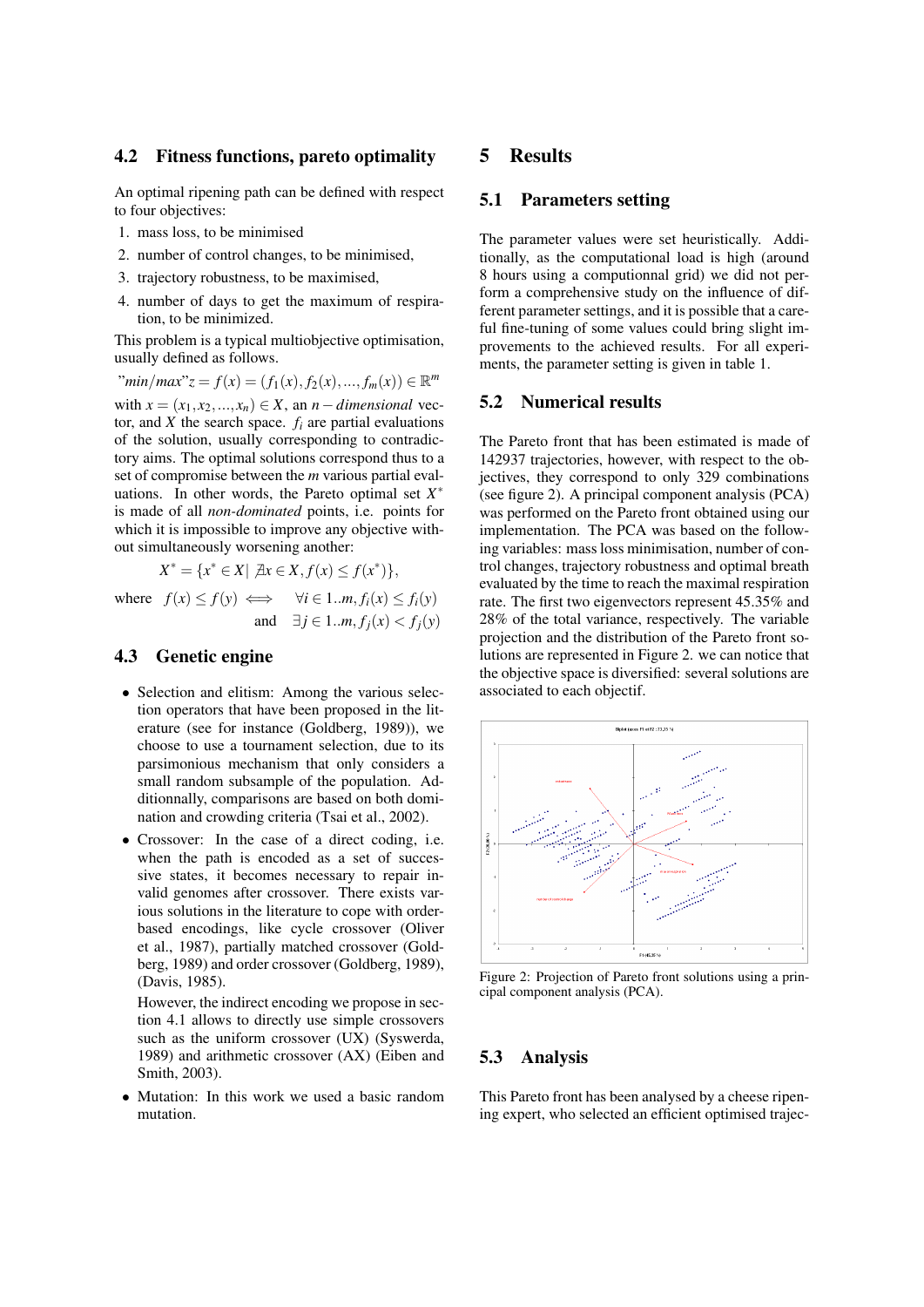| <b>Population size</b>       |                                               | 10 000    |
|------------------------------|-----------------------------------------------|-----------|
| <b>Crossover rate</b>        | UX                                            | 0.1       |
|                              | AX                                            | 0.1       |
| <b>Mutation rate</b>         | inversion                                     | 0.7       |
|                              | random                                        | 0.1       |
| <b>Stopping criterion</b>    | max number of evaluations                     | 10 000000 |
|                              | max number of evaluations without improvement | 10000     |
| <b>Number of replication</b> | 1000                                          |           |

|                | $T^{\circ}$ value |            |            | $RH\%$ value |            |            |
|----------------|-------------------|------------|------------|--------------|------------|------------|
| Day            | PT                | <b>TVA</b> | <b>SRT</b> | PT           | <b>TVA</b> | <b>SRT</b> |
| 1              | 12                | 12         | 12         | 84           | 84         | 92         |
| $\overline{2}$ | 11                | 13         | 12         | 96           | 94         | 92         |
| 3              | 14                | 14         | 12         | 95           | 94         | 92         |
| $\overline{4}$ | 14                | 14         | 12         | 95           | 94         | 92         |
| 5              | 14                | 12         | 12         | 95           | 94         | 92         |
| 6              | 9                 | 12         | 12         | 96           | 94         | 92         |
| 7              | 9                 | 9          | 12         | 96           | 94         | 92         |
| 8              |                   |            | 12         |              |            | 92         |
| 9              |                   |            | 12         |              |            | 92         |
| 10             |                   |            | 12         |              |            | 92         |
| 11             |                   |            | 12         |              |            | 92         |

Table 1: Parameters setting

Table 2: Summary of controls (temperature  $T^{\circ}$  and relative humidity RH% ) applied to the optimised trajectory PT, the viable trajectory TVA , and a standard trajectory SRT.

tory (PT) for a 0.280 *kg* cheese. The controls of this trajectory are presented in table 2.

The optimised trajectory (PT), has been compared to a viable trajectory (TVA) computed in a 8-day viability kernel and already applied a pilot (Sicard et al., 2010), and to a standard one (SRT) running in 12 day and used in dairy industry. This TP trajectory differs from the TVA trajectory and from the classical one. The relative humidity is not constant like in TVA (94%) or in the standard SRT trajectory (92%) (table 2). However, like in TVA (table 2) the temperature control varies whereas in the standard trajectory it remains constant. To analyse the consequences of these PT trajectory control changes, we compare its cheese mass loss evolution and respiration rate to those of TVA and standard trajectories.

Figure 3 shows the expected mass loss during the PT trajectory compared to the mass loss during the TVA and SRT trajectories. The quantities that are displayed are computed for PT, and measured during an experimental real simulation in a ripening chamber for TVA and SRT. The mass loss is 0.013 *kg* for the PT trajectory, while it is of 0.034 *kg* for the TVA tra-



Figure 3: Comparison of cheese mass loss between PT trajectory (computed values), and TVA and SRT ones (measured values from real experiments in a ripening chamber).



Figure 4: Comparison of respiration rates between PT trajectory (computed values), and TVA and SRT ones (measured values).

jectory and of 0.054 *kg* for the standard ripening. This result is significative, as a minimisation of mass loss is a very challenging issue for the dairy industry. This small mass loss can be explained by the high values of relative humidity of the PT trajectory. The cheese mass at the end of the robust ripening remains within the desired target range (0.25 *kg* to 0.27 *kg*).

Nevertheless, the mass loss is not enough to assess the quality of a cheese ripening process. Mass loss is